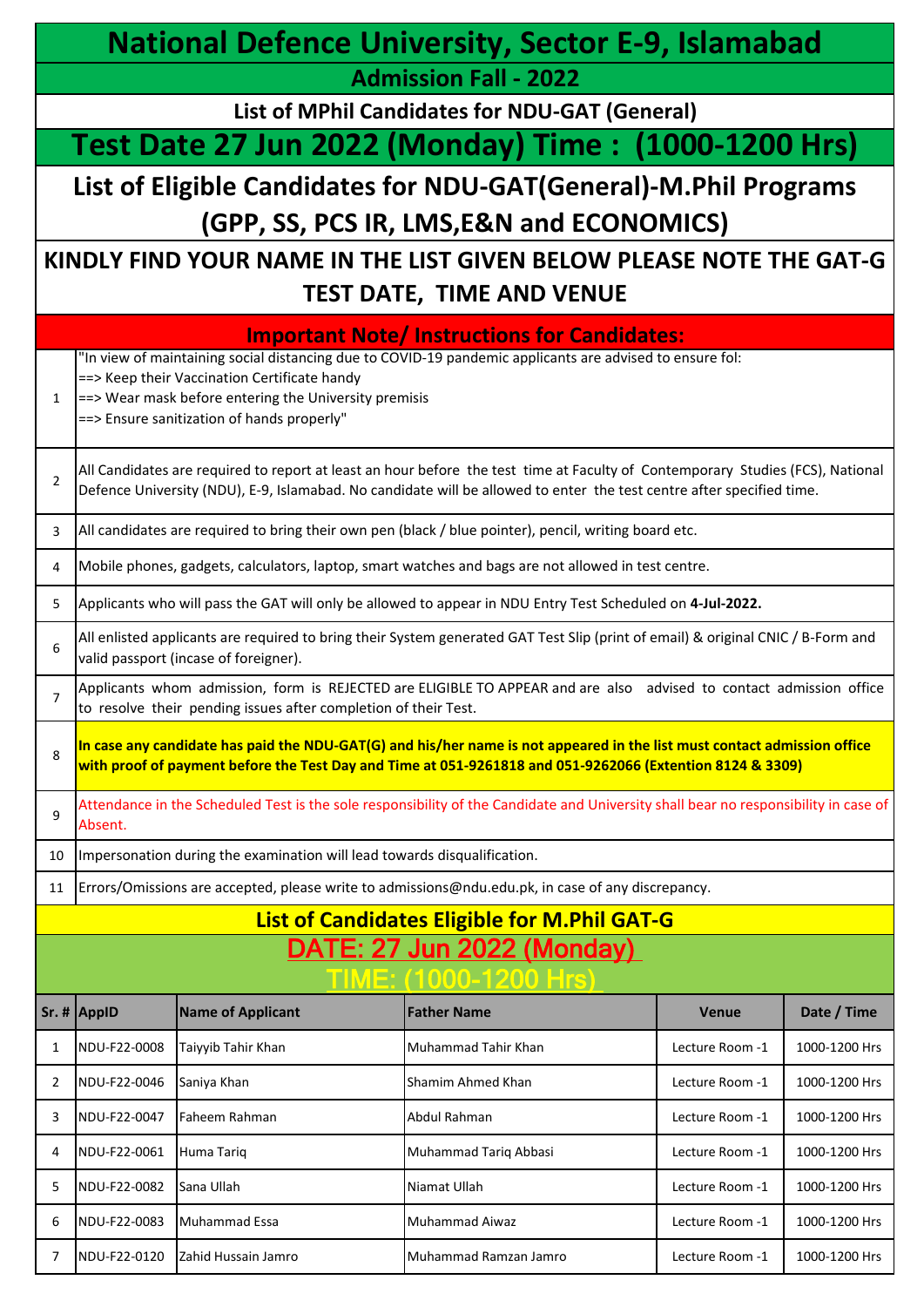| 8  | NDU-F22-0123 | Warda Imtiaz                | Imtiaz Ahmad               | Lecture Room -1  | 1000-1200 Hrs |
|----|--------------|-----------------------------|----------------------------|------------------|---------------|
| 9  | NDU-F22-0126 | Momna Sohail                | Sohail Rashid Malik        | Lecture Room -1  | 1000-1200 Hrs |
| 10 | NDU-F22-0141 | Ayesha Shaikh               | Ghulam Nabi Shaikh         | Lecture Room -1  | 1000-1200 Hrs |
| 11 | NDU-F22-0223 | Sumra Usman Khan            | Muhammad Usman Khan Rashid | Lecture Room -1  | 1000-1200 Hrs |
| 12 | NDU-F22-0239 | Adil Bashir                 | <b>Bashir Ahmed</b>        | Lecture Room -1  | 1000-1200 Hrs |
| 13 | NDU-F22-0258 | Kanza Syed                  | Syed Mansoor Hussain       | Lecture Room -1  | 1000-1200 Hrs |
| 14 | NDU-F22-0263 | Faryal Mahtab               | Rao Mahtab Ali             | Lecture Room -1  | 1000-1200 Hrs |
| 15 | NDU-F22-0272 | Saba Adnan                  | Adnan Anwer                | Lecture Room -1  | 1000-1200 Hrs |
| 16 | NDU-F22-0318 | Muhammad Hamza Khan         | Muhammad Haider Khan       | Lecture Room -1  | 1000-1200 Hrs |
| 17 | NDU-F22-0321 | Muhammad Ali                | Muhammad Ibrahim           | Lecture Room -1  | 1000-1200 Hrs |
| 18 | NDU-F22-0325 | Aleena Wajid                | Wajid Ali Khan             | Lecture Room -1  | 1000-1200 Hrs |
| 19 | NDU-F22-0360 | Amna hasan                  | Ahmad Hasan                | Lecture Room -1  | 1000-1200 Hrs |
| 20 | NDU-F22-0370 | Asim Ullah                  | Razi Shah                  | Lecture Room -1  | 1000-1200 Hrs |
| 21 | NDU-F22-0372 | Manahil Aleem               | Ilam Dost                  | Lecture Room -2  | 1000-1200 Hrs |
| 22 | NDU-F22-0382 | Sana Ullah Khan             | Muti Ullah                 | Lecture Room -2  | 1000-1200 Hrs |
| 23 | NDU-F22-0386 | Abbas Hadir                 | Iftekhar Hussain           | Lecture Room -2  | 1000-1200 Hrs |
| 24 | NDU-F22-0391 | <b>Ferhad Ahmed</b>         | Haji Aman Ullah            | Lecture Room -2  | 1000-1200 Hrs |
| 25 | NDU-F22-0417 | Raja Muhammad Danish Saleem | Muhammad Saleem Khan       | Lecture Room -2  | 1000-1200 Hrs |
| 26 | NDU-F22-0418 | Bilgees Inam ul Haque       | Inam ul Haque              | Lecture Room -2  | 1000-1200 Hrs |
| 27 | NDU-F22-0433 | Maryam noor                 | <b>Muhammad Nazim</b>      | Lecture Room -2  | 1000-1200 Hrs |
| 28 | NDU-F22-0451 | Marium Anwar ul Haq         | Mohammad Aawar ul Haq      | Lecture Room -2  | 1000-1200 Hrs |
| 29 | NDU-F22-0454 | Iqra Wakeel                 | Wakeel Ahmad               | Lecture Room -2  | 1000-1200 Hrs |
| 30 | NDU-F22-0462 | Muhammad Hasnain            | Moula dad                  | Lecture Room -2  | 1000-1200 Hrs |
| 31 | NDU-F22-0476 | Umer                        | Jaji Khan                  | Lecture Room -2  | 1000-1200 Hrs |
| 32 | NDU-F22-0488 | Muhammad Hassam Alam Khan   | Nasir Alam khan            | Lecture Room -2  | 1000-1200 Hrs |
| 33 | NDU-F22-0561 | Zara Basharat               | Muhammad Basharat Khan     | Lecture Room -2  | 1000-1200 Hrs |
| 34 | NDU-F22-0568 | Asad Rasheed                | Abdul Rasheed              | Lecture Room -2  | 1000-1200 Hrs |
| 35 | NDU-F22-0571 | Mubaraka Ali                | Sadiq Ali                  | Lecture Room -2  | 1000-1200 Hrs |
| 36 | NDU-F22-0574 | Shamane Rizwan Khan         | Muhammad Rizwan            | Lecture Room -2  | 1000-1200 Hrs |
| 37 | NDU-F22-0604 | Saadat Khan Barech          | Wali Mohammad Khan Barech  | Lecture Room -2  | 1000-1200 Hrs |
| 38 | NDU-F22-0608 | Muhammaad Farhad kamran     | Ghazanfar Kamran           | Lecture Room -2  | 1000-1200 Hrs |
| 39 | NDU-F22-0625 | Muhammad Saqib Mustafa      | Ghulam Mustafa             | Lecture Room -2  | 1000-1200 Hrs |
| 40 | NDU-F22-0632 | Yousra Zahid                | Zahid Mehmood Qureshi      | Lecture Room -2  | 1000-1200 Hrs |
| 41 | NDU-F22-0633 | Haseeb Ud Din               | Hafeez Ud Din              | Lecture Room - 3 | 1000-1200 Hrs |
| 42 | NDU-F22-0666 | Saad Shakil                 | Shakil Ahmad               | Lecture Room - 3 | 1000-1200 Hrs |
| 43 | NDU-F22-0708 | Janeeta Fazal               | Fazal-Ur-Rehman            | Lecture Room - 3 | 1000-1200 Hrs |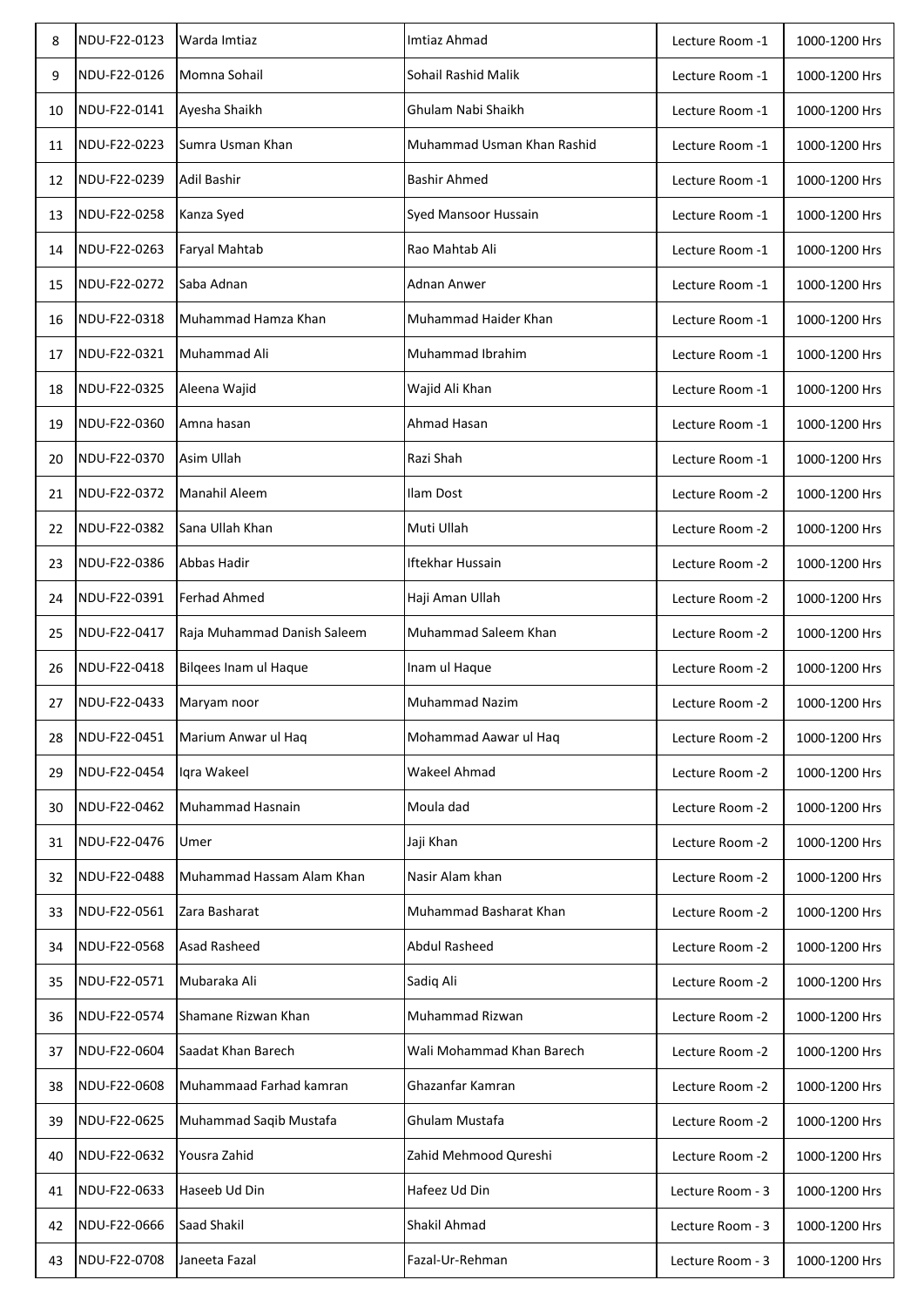| 44 | NDU-F22-0774 | Kainaat Afzal           | Muhammad Afzal           | Lecture Room - 3 | 1000-1200 Hrs |
|----|--------------|-------------------------|--------------------------|------------------|---------------|
| 45 | NDU-F22-0775 | Amina Rathore           | Maroof Ahmed Khan        | Lecture Room - 3 | 1000-1200 Hrs |
| 46 | NDU-F22-0776 | Sumera Naeem            | Yameen Akhter            | Lecture Room - 3 | 1000-1200 Hrs |
| 47 | NDU-F22-0784 | Awais Ali Baig          | Sher Ali Baig            | Lecture Room - 3 | 1000-1200 Hrs |
| 48 | NDU-F22-0794 | <b>Riffat Amin</b>      | <b>Muhammad Amin</b>     | Lecture Room - 3 | 1000-1200 Hrs |
| 49 | NDU-F22-0807 | Anwar Saeed             | Naseeb Zar               | Lecture Room - 3 | 1000-1200 Hrs |
| 50 | NDU-F22-0817 | Hafsa Mazhar            | <b>Muhammad Mazhar</b>   | Lecture Room - 3 | 1000-1200 Hrs |
| 51 | NDU-F22-0830 | Igra Habib              | Habib Ur Rehman          | Lecture Room - 3 | 1000-1200 Hrs |
| 52 | NDU-F22-0840 | Ifra Nosheen            | Ali Akbar Raja           | Lecture Room - 3 | 1000-1200 Hrs |
| 53 | NDU-F22-0864 | Muhammad Ali            | Muhammad Ashiq           | Lecture Room - 3 | 1000-1200 Hrs |
| 54 | NDU-F22-0883 | Umair Arif              | Arif Butt                | Lecture Room - 3 | 1000-1200 Hrs |
| 55 | NDU-F22-0917 | Shafqat Ahsan           | Shair Rahman             | Lecture Room - 3 | 1000-1200 Hrs |
| 56 | NDU-F22-0927 | Javairyah Kulthum Aatif | Aatif Inam               | Lecture Room - 3 | 1000-1200 Hrs |
| 57 | NDU-F22-0939 | Khadija Tariq           | <b>Tariq Javed</b>       | Lecture Room - 3 | 1000-1200 Hrs |
| 58 | NDU-F22-0941 | Parsa Shoukat           | Shoukat Hussain Khan     | Lecture Room - 3 | 1000-1200 Hrs |
| 59 | NDU-F22-0983 | Khadija Butt            | <b>Bashir Ahmad Butt</b> | Lecture Room - 3 | 1000-1200 Hrs |
| 60 | NDU-F22-0988 | Mushahid Hussain Awan   | Ishtiaq Hussain Awan     | Lecture Room - 3 | 1000-1200 Hrs |
| 61 | NDU-F22-0991 | Shams Ul Naeem          | Shamsu Rahim             | Lecture Room - 4 | 1000-1200 Hrs |
| 62 | NDU-F22-1001 | <b>Muhammad Taseer</b>  | <b>Muhammad Saleem</b>   | Lecture Room - 4 | 1000-1200 Hrs |
| 63 | NDU-F22-1002 | Sikander Jaffar Mir     | Jaffar Ali Mir           | Lecture Room - 4 | 1000-1200 Hrs |
| 64 | NDU-F22-1005 | <b>Asad Ali</b>         | Muhammad Ali Khan        | Lecture Room - 4 | 1000-1200 Hrs |
| 65 | NDU-F22-1021 | Sonia Javed             | Muhammad Javed           | Lecture Room - 4 | 1000-1200 Hrs |
| 66 | NDU-F22-1035 | Arsama Ume Aimen        | Muhammad Khan Mengal     | Lecture Room - 4 | 1000-1200 Hrs |
| 67 | NDU-F22-1056 | Humaira Javed           | Muhammad Javed           | Lecture Room - 4 | 1000-1200 Hrs |
| 68 | NDU-F22-1059 | Shamaim Ali             | <b>KHALID MEHMOOD</b>    | Lecture Room - 4 | 1000-1200 Hrs |
| 69 | NDU-F22-1061 | Hina Khaliq Taj         | Abdul Khaliq Taj         | Lecture Room - 4 | 1000-1200 Hrs |
| 70 | NDU-F22-1062 | Mehwish Batool          | Izhar Hussain            | Lecture Room - 4 | 1000-1200 Hrs |
| 71 | NDU-F22-1065 | Haroon Muhammad         | Said malal               | Lecture Room - 4 | 1000-1200 Hrs |
| 72 | NDU-F22-1073 | Muhammad Nadeem         | MUHAMMAD ASLAM           | Lecture Room - 4 | 1000-1200 Hrs |
| 73 | NDU-F22-1105 | Asma Ishtiaq            | Syed Ishtiaq Ur Rahman   | Lecture Room - 4 | 1000-1200 Hrs |
| 74 | NDU-F22-1119 | Sanam                   | Rasool Bux Rahoo         | Lecture Room - 4 | 1000-1200 Hrs |
| 75 | NDU-F22-1126 | Amna Razzag             | ABDUL RAZZAQ             | Lecture Room - 4 | 1000-1200 Hrs |
| 76 | NDU-F22-1142 | Momina Imran            | Maj Imran Ahmad          | Lecture Room - 4 | 1000-1200 Hrs |
| 77 | NDU-F22-1145 | Muhammad Fahad Noor     | Ch Saghir Ahmed          | Lecture Room - 4 | 1000-1200 Hrs |
| 78 | NDU-F22-1152 | Mumtaz Ali              | abdul karim              | Lecture Room - 4 | 1000-1200 Hrs |
| 79 | NDU-F22-1165 | Muhammad Uzair Mushtaq  | Dr. Mushtaq Ahmad Shad   | Lecture Room - 4 | 1000-1200 Hrs |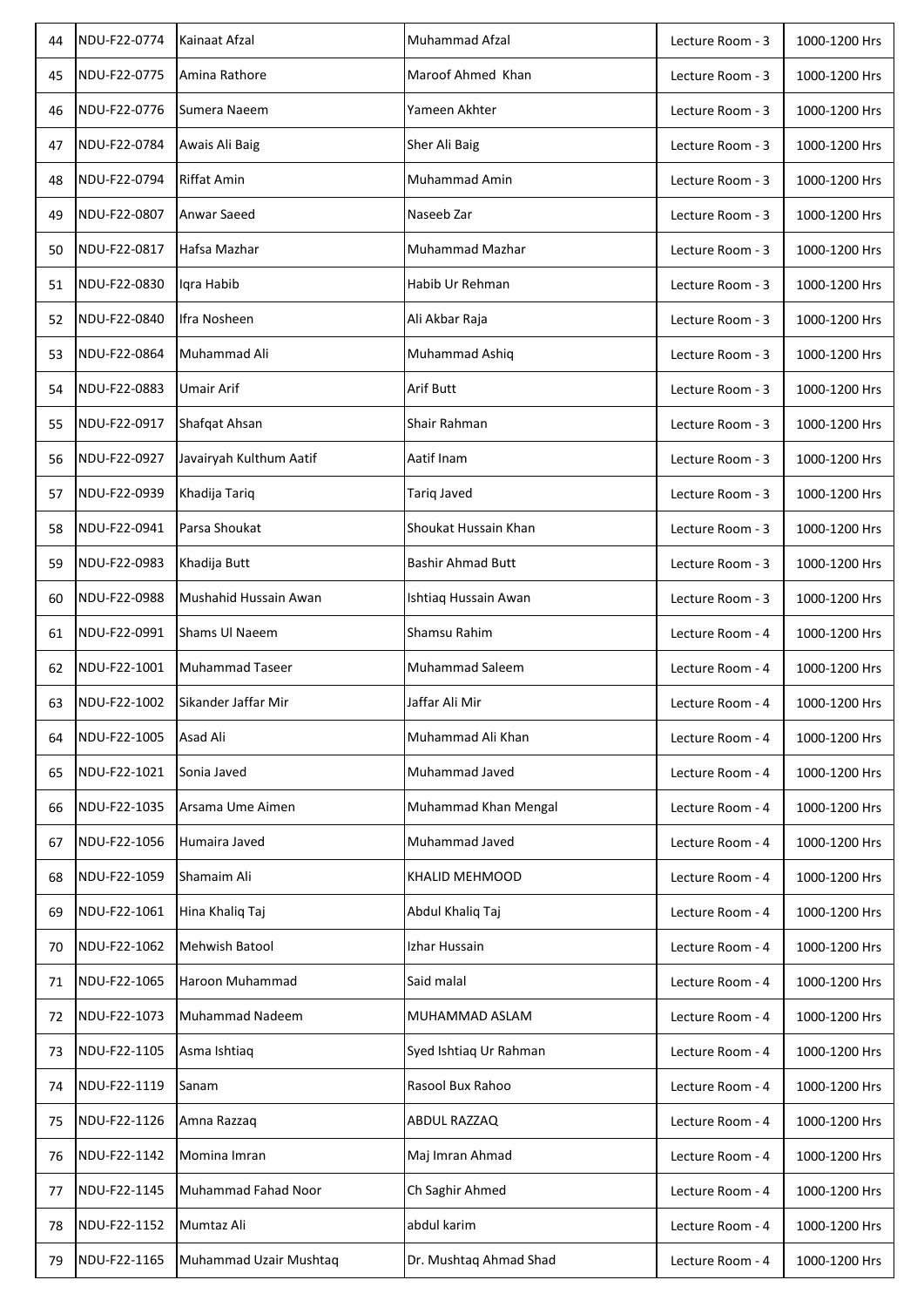| 80  | NDU-F22-1174 | Zeeshan Inayat                 | Inayat Ur Rehman             | Lecture Room - 4 | 1000-1200 Hrs |
|-----|--------------|--------------------------------|------------------------------|------------------|---------------|
| 81  | NDU-F22-1178 | Osama Ahmed                    | Ali Akbar Farrukh            | Lecture Room - 5 | 1000-1200 Hrs |
| 82  | NDU-F22-1182 | Syeda Fadia Askary             | Muhammad Farhat Hasnain Shah | Lecture Room - 5 | 1000-1200 Hrs |
| 83  | NDU-F22-1183 | Hasnain Bin Sajjad Raja        | Raja M. Sajjad Khan          | Lecture Room - 5 | 1000-1200 Hrs |
| 84  | NDU-F22-1189 | Shadab Khaliq                  | Khaliq Hussain Kayani        | Lecture Room - 5 | 1000-1200 Hrs |
| 85  | NDU-F22-1190 | Haseeb Hussain                 | Munir Ahmad                  | Lecture Room - 5 | 1000-1200 Hrs |
| 86  | NDU-F22-1209 | Mahzaib Khan                   | Kifayatullah Khan            | Lecture Room - 5 | 1000-1200 Hrs |
| 87  | NDU-F22-1219 | Naveed Ali                     | Rahmat Ali                   | Lecture Room - 5 | 1000-1200 Hrs |
| 88  | NDU-F22-1235 | Abdul Sami                     | Abdul Zahoor                 | Lecture Room - 5 | 1000-1200 Hrs |
| 89  | NDU-F22-1238 | Syed Muhammad Bilal Raza Naqvi | Syed Bakhtawar Ali Naqvi     | Lecture Room - 5 | 1000-1200 Hrs |
| 90  | NDU-F22-1243 | Muhammad Asif Khan             | <b>Gul Aslam Khan</b>        | Lecture Room - 5 | 1000-1200 Hrs |
| 91  | NDU-F22-1287 | Frazia Munawar                 | Munawar Saeed                | Lecture Room - 5 | 1000-1200 Hrs |
| 92  | NDU-F22-1293 | Muhammad Danyal Javed Khan     | Javed Iqbal                  | Lecture Room - 5 | 1000-1200 Hrs |
| 93  | NDU-F22-1298 | Hassan Murtaza Abbasi          | Murtaza Javed Abbasi         | Lecture Room - 5 | 1000-1200 Hrs |
| 94  | NDU-F22-1308 | Momna Bashir                   | Chaudhary Muhammad Bashir    | Lecture Room - 5 | 1000-1200 Hrs |
| 95  | NDU-F22-1312 | Zartasha Arbab                 | Arbab Abid Hussain Khan      | Lecture Room - 5 | 1000-1200 Hrs |
| 96  | NDU-F22-1315 | Syed Raza Haider               | Syed Baqir Husain            | Lecture Room - 5 | 1000-1200 Hrs |
| 97  | NDU-F22-1320 | Sidra Zahid                    | Zahid Mahmood                | Lecture Room - 5 | 1000-1200 Hrs |
| 98  | NDU-F22-1328 | Alsyeda Muqadas Azhar          | Syed Azhar Ali Gardezi       | Lecture Room - 5 | 1000-1200 Hrs |
| 99  | NDU-F22-1356 | Albash Riaz                    | Riaz Ahmad                   | Lecture Room - 5 | 1000-1200 Hrs |
| 100 | NDU-F22-1363 | <b>Muhammad Gulraiz</b>        | Muhammad Asif Zeeshan        | Lecture Room - 5 | 1000-1200 Hrs |
| 101 | NDU-F22-1371 | Muhammad Imran Afzal           | Muhammad Afzal               | Lecture Room - 6 | 1000-1200 Hrs |
| 102 | NDU-F22-1372 | Mariam Nosheen                 | Mazhar Hussain               | Lecture Room - 6 | 1000-1200 Hrs |
| 103 | NDU-F22-1374 | Syed Ahsan Iqbal               | Ghulam Abbas Shah            | Lecture Room - 6 | 1000-1200 Hrs |
| 104 | NDU-F22-1379 | Muhammad Abubaker              | Hafiz Muhammad Arshad        | Lecture Room - 6 | 1000-1200 Hrs |
| 105 | NDU-F22-1391 | Mubasher Hassan Khan           | Zia Ullah Khan               | Lecture Room - 6 | 1000-1200 Hrs |
| 106 | NDU-F22-1396 | Zahra Ibrahim                  | Ibrahim                      | Lecture Room - 6 | 1000-1200 Hrs |
| 107 | NDU-F22-1421 | Abdul Majeed Khan              | Ashiq Ahmad                  | Lecture Room - 6 | 1000-1200 Hrs |
| 108 | NDU-F22-1427 | Mahwish Hafeez                 | Abdul Hafeez Alikozai        | Lecture Room - 6 | 1000-1200 Hrs |
| 109 | NDU-F22-1433 | Naeema Kowsar                  | <b>Mohad Karim</b>           | Lecture Room - 6 | 1000-1200 Hrs |
| 110 | NDU-F22-1448 | Saif Ali Khan                  | Mohammad Ali Khan            | Lecture Room - 6 | 1000-1200 Hrs |
| 111 | NDU-F22-1482 | MEMOONA PERVAIZ                | PERVAIZ IQBAL                | Lecture Room - 6 | 1000-1200 Hrs |
| 112 | NDU-F22-1523 | Mehwish Ashraf                 | <b>Muhammad Ashraf</b>       | Lecture Room - 6 | 1000-1200 Hrs |
| 113 | NDU-F22-1524 | Lyba Mobeen                    | Qaiser Mobeen                | Lecture Room - 6 | 1000-1200 Hrs |
| 114 | NDU-F22-1560 | Vilayat Ali                    | Ghulam Ali                   | Lecture Room - 6 | 1000-1200 Hrs |
| 115 | NDU-F22-1561 | Bakhtawar Akram                | Muhammad Akram               | Lecture Room - 6 | 1000-1200 Hrs |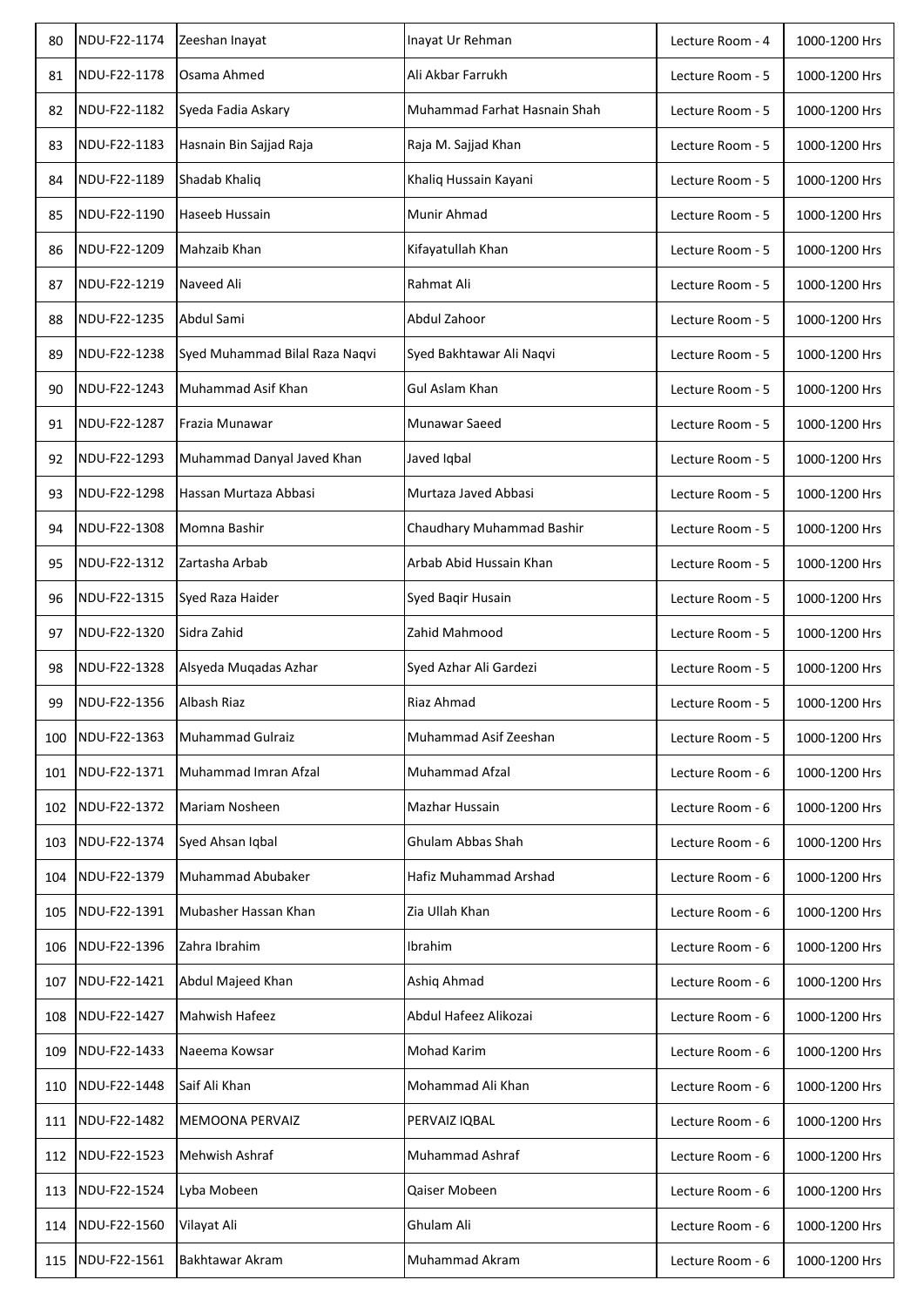| 116 | NDU-F22-1563 | Shazia Habib             | Habib                 | Lecture Room - 6 | 1000-1200 Hrs |
|-----|--------------|--------------------------|-----------------------|------------------|---------------|
| 117 | NDU-F22-1564 | Aiman Nawaz              | Naik Nawaz Khan       | Lecture Room - 6 | 1000-1200 Hrs |
| 118 | NDU-F22-1567 | Amna Chughtai            | Imtiaz Ali Chughtai   | Lecture Room - 6 | 1000-1200 Hrs |
| 119 | NDU-F22-1582 | Linta Rasool             | <b>Ghulam Rasool</b>  | Lecture Room - 6 | 1000-1200 Hrs |
| 120 | NDU-F22-1583 | Munaza Niaz              | Niaz Ahmad            | Lecture Room - 6 | 1000-1200 Hrs |
| 121 | NDU-F22-1590 | Sonia Bashir             | Ch. Bashir Ahmed      | Lecture Room - 7 | 1000-1200 Hrs |
| 122 | NDU-F22-1597 | Rahemeen Fatima Malik    | Muhammad Saleem       | Lecture Room - 7 | 1000-1200 Hrs |
| 123 | NDU-F22-1609 | Haris Manzoor            | Manzoor Hussain       | Lecture Room - 7 | 1000-1200 Hrs |
| 124 | NDU-F22-1616 | Haseeb Hussain           | Akhtar Hussain        | Lecture Room - 7 | 1000-1200 Hrs |
| 125 | NDU-F22-1618 | Arooj Saleem Rajput      | Salim Waqar           | Lecture Room - 7 | 1000-1200 Hrs |
| 126 | NDU-F22-1656 | Syeda Haleema Sadia      | Habibullah Shah       | Lecture Room - 7 | 1000-1200 Hrs |
| 127 | NDU-F22-1673 | Fatima Ahsan             | Mian Ahsan Abbas      | Lecture Room - 7 | 1000-1200 Hrs |
| 128 | NDU-F22-1697 | Ali Rauf                 | <b>Abdul Rauf</b>     | Lecture Room - 7 | 1000-1200 Hrs |
| 129 | NDU-F22-1706 | Tanzeela Sultana         | Muhammad Sabar        | Lecture Room - 7 | 1000-1200 Hrs |
| 130 | NDU-F22-1712 | Nazia Khalid Awan        | Khalid Mehmood Awan   | Lecture Room - 7 | 1000-1200 Hrs |
| 131 | NDU-F22-1729 | Zupash Ruhan             | Amer Aman Khan        | Lecture Room - 7 | 1000-1200 Hrs |
| 132 | NDU-F22-1733 | <b>Waleed Ahmad</b>      | Muhammad Irshad Ahmad | Lecture Room - 7 | 1000-1200 Hrs |
| 133 | NDU-F22-1738 | Nawaal Fatima            | Shafqat Munir         | Lecture Room - 7 | 1000-1200 Hrs |
| 134 | NDU-F22-1739 | Muhammad Umer Jamil      | Muhammad Jamil        | Lecture Room - 7 | 1000-1200 Hrs |
| 135 | NDU-F22-1745 | Ayesha Khalid            | Khalid Mahmood        | Lecture Room - 7 | 1000-1200 Hrs |
| 136 | NDU-F22-1751 | Muhammad Haneef          | Muhammad Abdullah     | Lecture Room - 7 | 1000-1200 Hrs |
| 137 | NDU-F22-1753 | Bilal Aslam Khan         | Muhammad Aslam Shad   | Lecture Room - 7 | 1000-1200 Hrs |
| 138 | NDU-F22-1778 | khizer ahmed             | ahmed murtaza         | Lecture Room - 7 | 1000-1200 Hrs |
| 139 | NDU-F22-1784 | Ayesha Zafar             | Chaudhary Zafar Iqbal | Lecture Room - 7 | 1000-1200 Hrs |
| 140 | NDU-F22-1790 | Aneeqa Askri             | Raza Askri            | Lecture Room - 7 | 1000-1200 Hrs |
| 141 | NDU-F22-1799 | Mustafa Ali Khan         | Hashmat Ali Khan      | Lecture Room - 8 | 1000-1200 Hrs |
| 142 | NDU-F22-1810 | Shafaq Tahir             | <b>Tahir Mehmmod</b>  | Lecture Room - 8 | 1000-1200 Hrs |
| 143 | NDU-F22-1829 | Momina Khaliq            | <b>Abdul Khaliq</b>   | Lecture Room - 8 | 1000-1200 Hrs |
| 144 | NDU-F22-1841 | Javeria Aslam            | <b>Muhammad Aslam</b> | Lecture Room - 8 | 1000-1200 Hrs |
| 145 | NDU-F22-1843 | Tabish Ali               | FIDA HUSSAIN SATTI    | Lecture Room - 8 | 1000-1200 Hrs |
| 146 | NDU-F22-1855 | Zohaib Tahoor            | Tahoor khan           | Lecture Room - 8 | 1000-1200 Hrs |
| 147 | NDU-F22-1861 | Samad Salik              | Muhammad Rafiq        | Lecture Room - 8 | 1000-1200 Hrs |
| 148 | NDU-F22-1876 | Shehzadi Zoonash Liaquet | Liaquet Hussain       | Lecture Room - 8 | 1000-1200 Hrs |
| 149 | NDU-F22-1883 | Nigah Ali Shah           | Mushtaq Hussain Shah  | Lecture Room - 8 | 1000-1200 Hrs |
| 150 | NDU-F22-1888 | Saira Ayub               | Muhammad Ayub         | Lecture Room - 8 | 1000-1200 Hrs |
| 151 | NDU-F22-1921 | Bakhtawar Raza           | Muhammad Safdar Raza  | Lecture Room - 8 | 1000-1200 Hrs |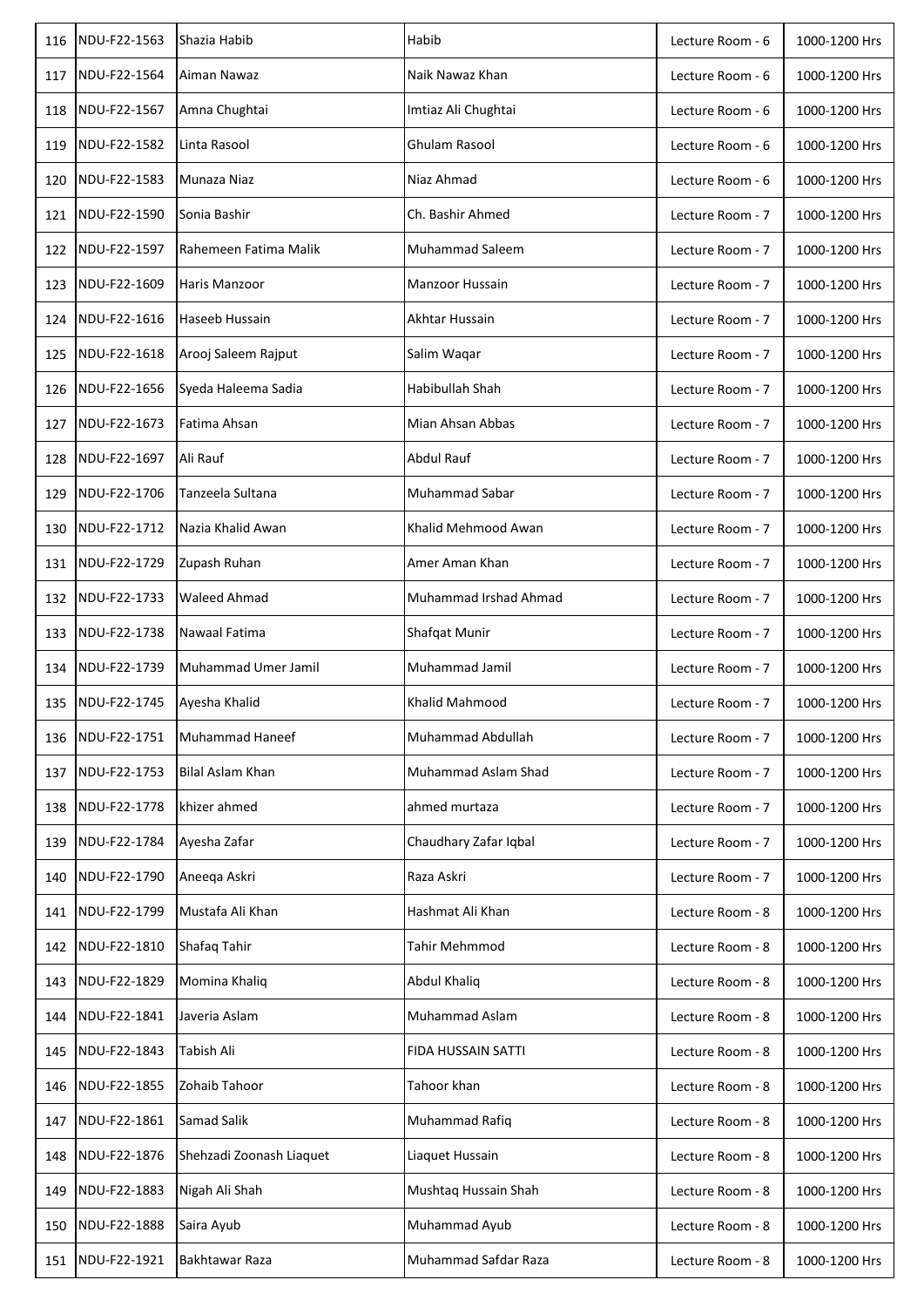| 152 | NDU-F22-1929 | Noor Wali Khattak          | Rehman Wali                  | Lecture Room - 8  | 1000-1200 Hrs |
|-----|--------------|----------------------------|------------------------------|-------------------|---------------|
| 153 | NDU-F22-1930 | Mubashra Zaffar            | Zaffar Iqbal Shah            | Lecture Room - 8  | 1000-1200 Hrs |
| 154 | NDU-F22-1937 | Muhammad Sarmad Afzal      | Ibrar Ahmed                  | Lecture Room - 8  | 1000-1200 Hrs |
| 155 | NDU-F22-1945 | <b>Usman Haider</b>        | Nafees Afzal                 | Lecture Room - 8  | 1000-1200 Hrs |
| 156 | NDU-F22-1984 | Syeda Sanaa Asif           | Faqir Syed Asif Hussain      | Lecture Room - 8  | 1000-1200 Hrs |
| 157 | NDU-F22-1986 | Asad Ali                   | Muhammad Essa                | Lecture Room - 8  | 1000-1200 Hrs |
| 158 | NDU-F22-1992 | Komal shahmir khan         | Shahmir khan                 | Lecture Room - 8  | 1000-1200 Hrs |
| 159 | NDU-F22-2000 | Rabail Haider Bokhari      | Syed Farrukh Mahmood Bokhari | Lecture Room - 8  | 1000-1200 Hrs |
| 160 | NDU-F22-2001 | Najma Shaheen              | Ashraf Hussain               | Lecture Room - 8  | 1000-1200 Hrs |
| 161 | NDU-F22-2002 | Saira Batool               | Riaz Hussain                 | Lecture Room - 9  | 1000-1200 Hrs |
| 162 | NDU-F22-2025 | Marwa Ayaz                 | Muhammad Ayaz                | Lecture Room - 9  | 1000-1200 Hrs |
| 163 | NDU-F22-2034 | Jibran Aziz                | Aziz Bahadar                 | Lecture Room - 9  | 1000-1200 Hrs |
| 164 | NDU-F22-2038 | Noor Ul Sabha              | Umar Faroog                  | Lecture Room - 9  | 1000-1200 Hrs |
| 165 | NDU-F22-2041 | Samiya Sattar              | <b>ABDUL SATTAR</b>          | Lecture Room - 9  | 1000-1200 Hrs |
| 166 | NDU-F22-2042 | Javed Iqbal                | Muhammad Zia                 | Lecture Room - 9  | 1000-1200 Hrs |
| 167 | NDU-F22-2053 | Syeda Amna Gardezi         | Syed Asif Munir Gardezi      | Lecture Room - 9  | 1000-1200 Hrs |
| 168 | NDU-F22-2055 | Mehmoona Shahzad           | Shahzad Hussain              | Lecture Room - 9  | 1000-1200 Hrs |
| 169 | NDU-F22-2066 | Fatima Tajammal Abbasi     | Tajammal Ayaz Abbasi         | Lecture Room - 9  | 1000-1200 Hrs |
| 170 | NDU-F22-2097 | Imran Khan                 | <b>Khosh Baig</b>            | Lecture Room - 9  | 1000-1200 Hrs |
| 171 | NDU-F22-2098 | Ramish Batool Mir          | Mir Alam                     | Lecture Room - 9  | 1000-1200 Hrs |
| 172 | NDU-F22-2116 | Abuzar Ali                 | <b>Babar Khan</b>            | Lecture Room - 9  | 1000-1200 Hrs |
| 173 | NDU-F22-2120 | Muhammad Zunair Ul Hasssan | Muhammad Abu Ul Hassan       | Lecture Room - 9  | 1000-1200 Hrs |
| 174 | NDU-F22-2125 | Rabia Kosar                | <b>Muhammad Ismial</b>       | Lecture Room - 9  | 1000-1200 Hrs |
| 175 | NDU-F22-2147 | Maryam Habib               | <b>Habib Ahmed</b>           | Lecture Room - 9  | 1000-1200 Hrs |
| 176 | NDU-F22-2155 | Awais Khan Achakzai        | Abdul Sattar Achakzi         | Lecture Room - 9  | 1000-1200 Hrs |
| 177 | NDU-F22-2180 | Sharjeel Ali Abbasi        | Shaukat Ali Abbasi           | Lecture Room - 9  | 1000-1200 Hrs |
| 178 | NDU-F22-2220 | Zaryab Khan                | Ghazi Aman Ullah             | Lecture Room - 9  | 1000-1200 Hrs |
| 179 | NDU-F22-2224 | Asif Nawaz                 | <b>Muhammad Nawaz</b>        | Lecture Room - 9  | 1000-1200 Hrs |
| 180 | NDU-F22-2245 | Malik Naveed Shehzad       | Malik Shahzada Shehryar      | Lecture Room - 9  | 1000-1200 Hrs |
| 181 | NDU-F22-2274 | Usama Bin Ashraf           | <b>Muhammad Ashraf</b>       | Lecture Room - 10 | 1000-1200 Hrs |
| 182 | NDU-F22-2278 | Muhammad umer farooq       | Amin-ul-haq                  | Lecture Room - 10 | 1000-1200 Hrs |
| 183 | NDU-F22-2299 | Kazim Abbas                | Shah Abbas                   | Lecture Room - 10 | 1000-1200 Hrs |
| 184 | NDU-F22-2327 | Syed Basim Raza            | Syed Alamdar Hussain         | Lecture Room - 10 | 1000-1200 Hrs |
| 185 | NDU-F22-2328 | Saba Anwar Khan            | Muhammad Anwar Khan          | Lecture Room - 10 | 1000-1200 Hrs |
| 186 | NDU-F22-2342 | Hazrat Bilal               | Rehman Shah                  | Lecture Room - 10 | 1000-1200 Hrs |
| 187 | NDU-F22-2343 | <b>Umar Khalid</b>         | Nadir Aman Khan              | Lecture Room - 10 | 1000-1200 Hrs |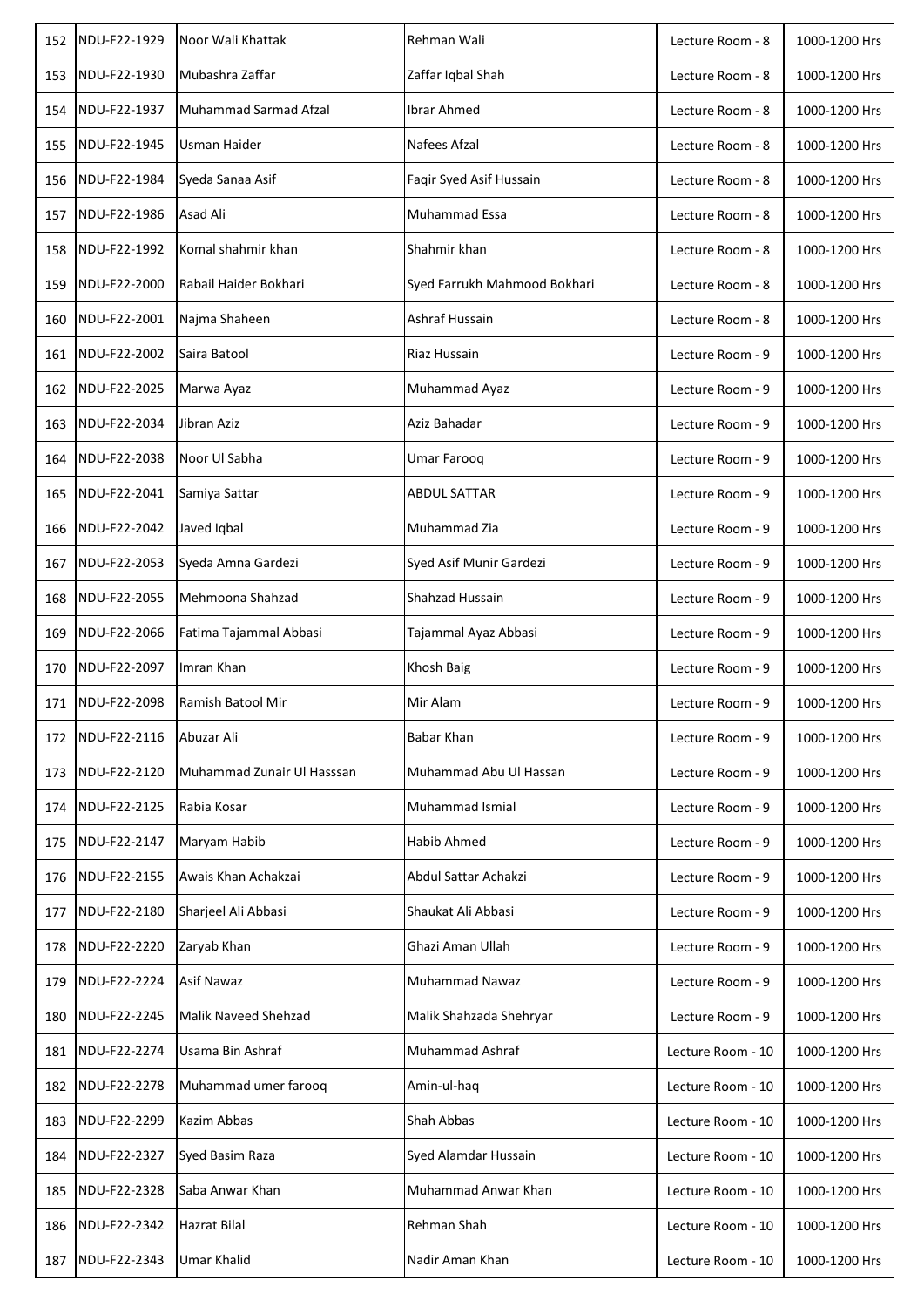| 188 | NDU-F22-2344 | Ibran Ullah             | Bahadar Khan                  | Lecture Room - 10 | 1000-1200 Hrs |
|-----|--------------|-------------------------|-------------------------------|-------------------|---------------|
| 189 | NDU-F22-2363 | Ijaz Ahmed Abbasi       | Allah Dad Khan                | Lecture Room - 10 | 1000-1200 Hrs |
| 190 | NDU-F22-2367 | Amir Hayat              | Sarfraz                       | Lecture Room - 10 | 1000-1200 Hrs |
| 191 | NDU-F22-2375 | Shakeel Ahmed           | Nazar Ali                     | Lecture Room - 10 | 1000-1200 Hrs |
| 192 | NDU-F22-2379 | Adeel Saqib             | Maqbool Islam                 | Lecture Room - 10 | 1000-1200 Hrs |
| 193 | NDU-F22-2383 | Hashim Ali Khan         | Mohammad Ali Khan             | Lecture Room - 10 | 1000-1200 Hrs |
| 194 | NDU-F22-2399 | Muhammad Husnain Ashraf | Malik Muhammad Ashraf         | Lecture Room - 10 | 1000-1200 Hrs |
| 195 | NDU-F22-2409 | Zalan Khaliq Khan       | Amjad Hussian                 | Lecture Room - 10 | 1000-1200 Hrs |
| 196 | NDU-F22-2412 | Abid Ullah              | Fazal Mahmood                 | Lecture Room - 10 | 1000-1200 Hrs |
| 197 | NDU-F22-2419 | Ch. Luqman Arshad       | Ch. Arshad Mehmood            | Lecture Room - 10 | 1000-1200 Hrs |
| 198 | NDU-F22-2423 | Ammara Malik            | Muhammad Arif                 | Lecture Room - 10 | 1000-1200 Hrs |
| 199 | NDU-F22-2424 | Neha Tariq              | Tariq Masood Qureshi          | Lecture Room - 10 | 1000-1200 Hrs |
| 200 | NDU-F22-2431 | Sana Asghar             | Muhammad Asghar               | Lecture Room - 10 | 1000-1200 Hrs |
| 201 | NDU-F22-2447 | Raja Muhammad Zeeshan   | Raja Muhammad Gul Zareen      | Lecture Room - 11 | 1000-1200 Hrs |
| 202 | NDU-F22-2462 | Asif Khan               | Shahzada Asfandyar            | Lecture Room - 11 | 1000-1200 Hrs |
| 203 | NDU-F22-2487 | Muhammad Ahmad Raza     | Muhammad Mansha               | Lecture Room - 11 | 1000-1200 Hrs |
| 204 | NDU-F22-2502 | Mir Shahan Gichki       | Mir Behram Gichki             | Lecture Room - 11 | 1000-1200 Hrs |
| 205 | NDU-F22-2511 | Sania Zahra             | Haji Fida Hussain             | Lecture Room - 11 | 1000-1200 Hrs |
| 206 | NDU-F22-2527 | Saleem Abbas            | <b>Fazal Abbas</b>            | Lecture Room - 11 | 1000-1200 Hrs |
| 207 | NDU-F22-2549 | Muhammad Ahmad Bilal    | Zamurd Iqbal                  | Lecture Room - 11 | 1000-1200 Hrs |
| 208 | NDU-F22-2585 | Hasnain Abbas Haider    | Ghulam Haider                 | Lecture Room - 11 | 1000-1200 Hrs |
| 209 | NDU-F22-2591 | Shahrukh Kaleem         | Ahmad Sabir Kaleem            | Lecture Room - 11 | 1000-1200 Hrs |
| 210 | NDU-F22-2600 | Akasha Noor             | Muhammad Ikram                | Lecture Room - 11 | 1000-1200 Hrs |
| 211 | NDU-F22-2624 | Muhammad Jawad          | Nisar Abbas                   | Lecture Room - 11 | 1000-1200 Hrs |
| 212 | NDU-F22-2636 | Sana Qamar              | Qamar Zaman                   | Lecture Room - 11 | 1000-1200 Hrs |
| 213 | NDU-F22-2655 | Muhammad Ashraf         | Ghulam Mehdi                  | Lecture Room - 11 | 1000-1200 Hrs |
| 214 | NDU-F22-2665 | Yasir Kaleem Abbasi     | Muhammad Kaleem Abbasi        | Lecture Room - 11 | 1000-1200 Hrs |
| 215 | NDU-F22-2707 | Qazi Muhammad Umer      | Qazi Abdul Hameed             | Lecture Room - 11 | 1000-1200 Hrs |
| 216 | NDU-F22-2731 | Tayyaba Zarmeen         | Muhammad Ishaq                | Lecture Room - 11 | 1000-1200 Hrs |
| 217 | NDU-F22-2732 | Saad Zia                | Mohammad Ziab                 | Lecture Room - 11 | 1000-1200 Hrs |
| 218 | NDU-F22-2775 | Syeda Eman Gilani       | Syed Maqbol Hussain           | Lecture Room - 11 | 1000-1200 Hrs |
| 219 | NDU-F22-2940 | Hamail Aziz             | Aziz ur Rehman                | Lecture Room - 11 | 1000-1200 Hrs |
| 220 | NDU-F22-2982 | Sadia Iftikhar          | Iftikhar Ahmad                | Lecture Room - 11 | 1000-1200 Hrs |
| 221 | NDU-F22-2988 | Muhammad Amin Ul Haq    | Muhammad Israr Ul Haq Haqqani | Lecture Room - 12 | 1000-1200 Hrs |
| 222 | NDU-F22-2991 | Saveeza Kabsha          | Zafar Iqbal Abbassi           | Lecture Room - 12 | 1000-1200 Hrs |
| 223 | NDU-F22-3002 | Muhammad Bilal Rauf     | <b>Abdul Rauf Chaudhry</b>    | Lecture Room - 12 | 1000-1200 Hrs |